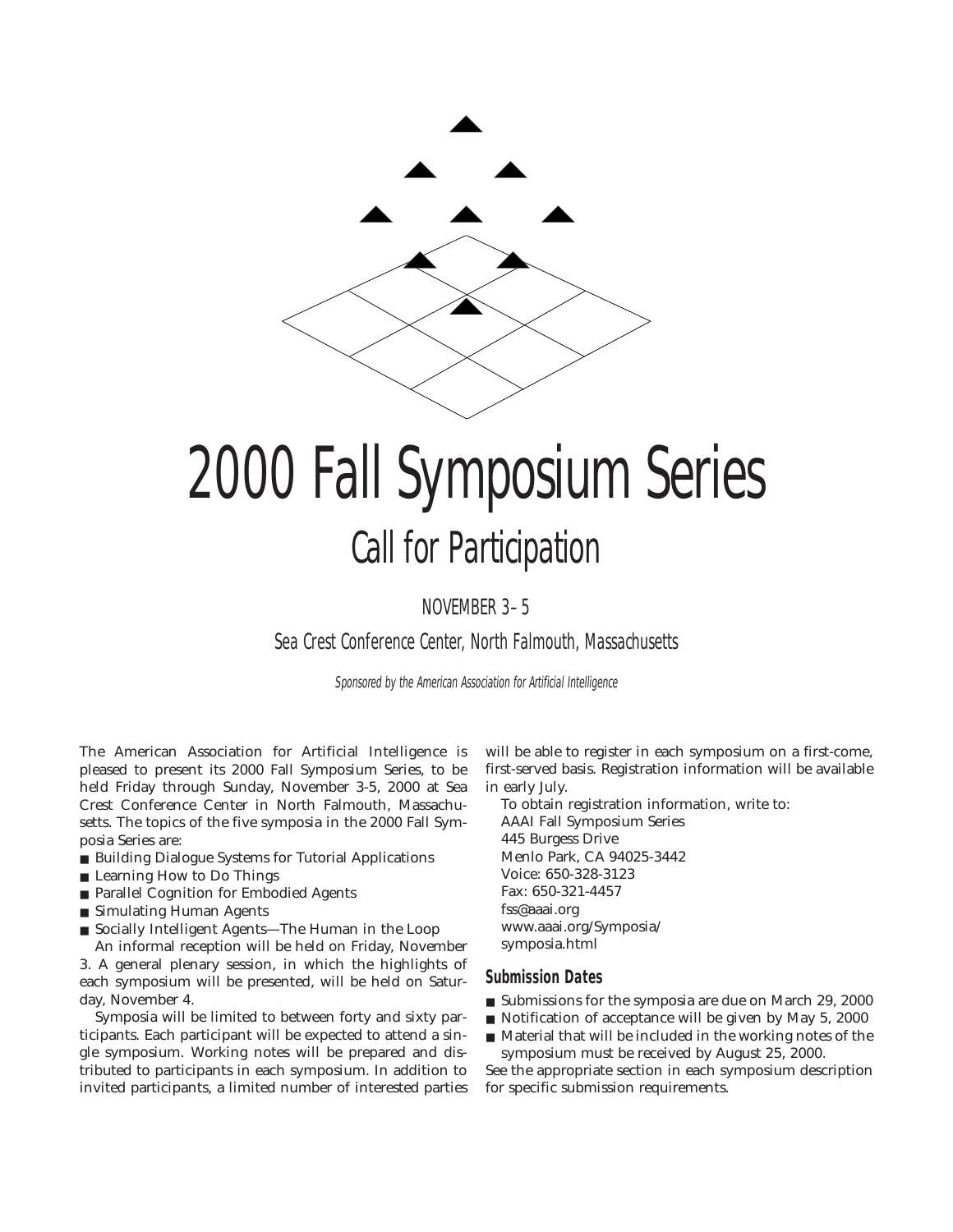### **Building Dialogue Systems for Tutorial Applications**

Suddies of human tutoring have argued the importance of conversation between the student and the tutor in making tutoring interactions **I** tudies of human tutoring have argued the importance of conversation between the student and the successful, suggesting that intelligent tutoring systems will be more effective if they can engage in dialogues with students. Building dialogue systems for tutorial applications presents a wide range of new computational challenges. Recent advances in computational linguistics have made it possible to make significant strides towards the development of highly interactive dialoguebased systems. The goal of this symposium is to bring together researchers working on all aspects of this diverse and interdisciplinary area of research.

We expect participation from many areas of artificial intelligence, including intelligent tutoring system development, computational linguistics, planning, user or student modeling, knowledge representation and probabilistic reasoning. We also encourage participation from the related fields of cognitive science, applied cognitive psychology and educational technology.

Relevant topics include, but are not limited to, the following areas of research: system architecture, dynamic curriculum planning, conversation planning, dialogue management, robust language understanding, discourse comprehension, text planning and generation, coordination of language and other modalities, user/student modeling, system evaluation, and field reports.

### **Submissions**

The symposium will include paper presentations, panel discussions, a poster session, and time for demos and videos. Potential participants may submit a technical paper (up to 3,500 words) in any of the areas above, or a short paper (up to 1,500 words). Short papers can be an extended abstract, a position statement, or a description of a proposed demo, video or poster. Electronic submission in PostScript, PDF or Microsoft Word format is requested.

Further information is available at www.pitt.edu/~circle/its-symp.html.

#### Organizing Committee

Carolyn Penstein Rose (Cochair), University of Pittsburgh; Reva Freedman (Cochair), University of Pittsburgh; Vincent Aleven, Carnegie Mellon University; Sandra Carberry, University of Delaware; Michael Glass, Illinois Institute of Technology; Art Graesser, University of Memphis; Nancy Green, University of North Carolina/Greensboro; Pamela W. Jordan, University of Pittsburgh; James Lester, NCSU; Susan McRoy, University of Wisconsin/ Milwaukee; Ronnie Smith, East Carolina University; Ingrid Zukerman, Monash University.

### **Parallel Cognition for Embodied Agents**

The aim of this symposium is to draw together researchers working in the society of mind, behavior-based robotics, connectionism, cognitive science, and neuroscience to discuss advances in, and prospects for, a theory of high level cognition that is compatible with computational and neurophysiological constraints, and with grounding in an environment through sensors and actuators.

*How can high-level cognition be efficiently grounded in interaction with the environment?* Many of the most successful robot architectures are based on parallel collections of experts (behaviors, schemas, agents, etc.). Can these techniques be extended to more "cognitive" tasks, or does symbolic reasoning require a fundamentally different model of computation? If so, how do we ground that model in sensors and actuators?

*How can parallel systems be extended to more expressive representations?* The binding problem limits most parallel systems to propositional reasoning. How much binding (and therefore how much predicate inference) can we plausibly implement in parallel?

*What kinds of operations can plausibly be parallelized?* Many common AI algorithms, such as unification, are believed to be unparallelizable. Does this mean we should reject them, use limited versions that are parallelizable, or simply accept the seriality of these computations?

*When is parallelism really necessary?* While human cognition is clearly parallel over short time scales, it is often argued that it looks serial over mediumto-long time scales (>100 ms). Is this where the real action is?

*Should parallel inference systems even look like classical AI systems?* Many systems try to simulate the operation of classical AI inference systems using parallel hardware. Other systems (e.g. society of mind) adopt architectures and semantics that are fundamentally different from conventional serial inference systems.

*What does the biological evidence really say about high-level cognition in humans and other animals?*

Researchers interested in participating should send a statement of interest (1–2 pages) or a full paper ( less than 8 pages) to Ian Horswill ian@cs.nwu.edu

#### Symposium Chairs

Ian Horswill, Northwestern University and Alan Schultz, Naval Research Laboratory.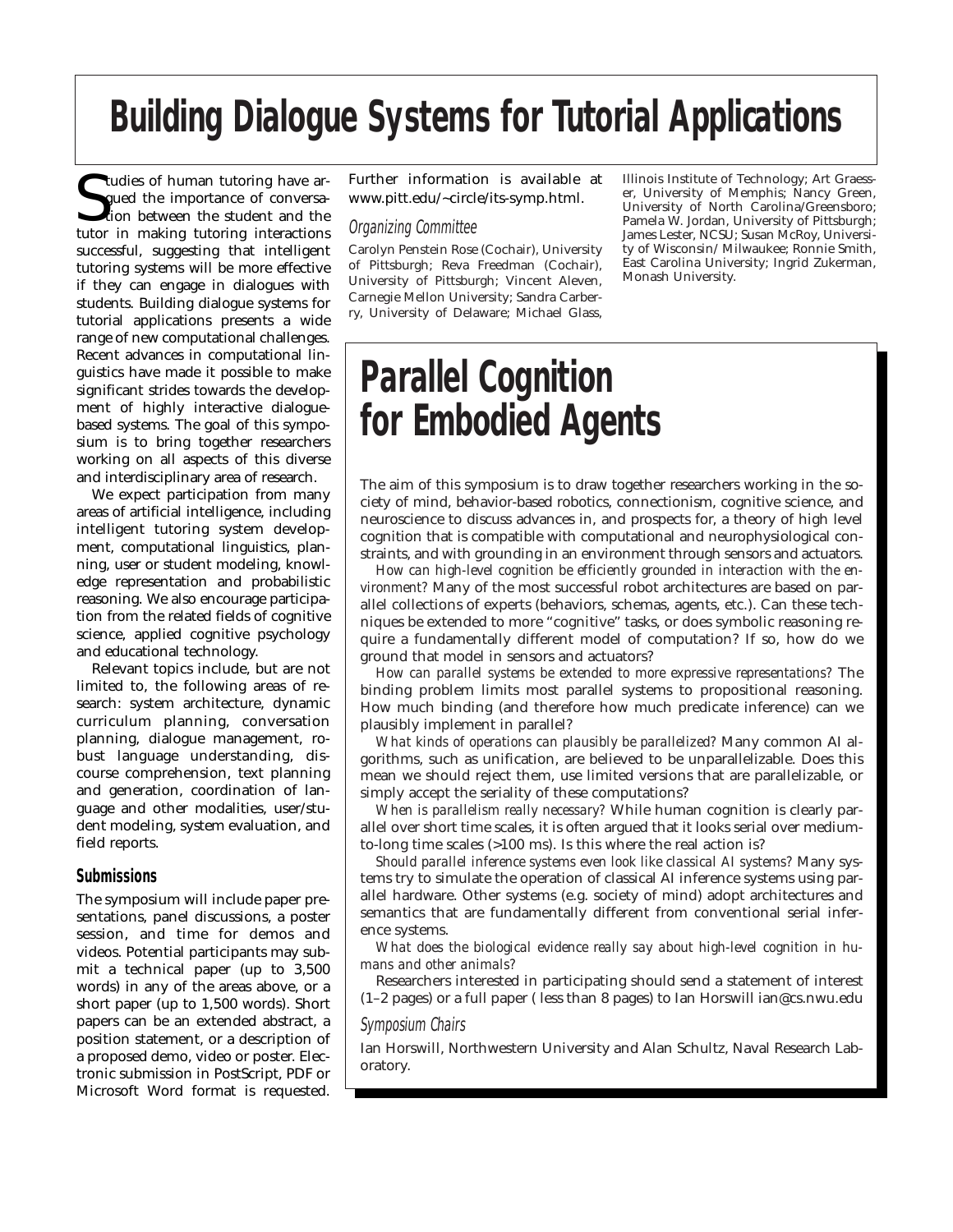### **Learning How to Do Things**

 $\blacktriangleright$  nowing how to do things is an important category of knowledge underlying many kinds of intelligent behavior in artificial agents, such as critiquing, advice giving, tutoring, collaboration, and delegation. In the current state of the art, most of this procedural knowledge is encoded "manually" by a single person (or a small team) who needs to be expert in both the task domain and the appropriate knowledge representation formalisms. This is a serious bottleneck in the development of these kinds of systems.

The focus of this symposium is on how to automate or partially automate the acquisition of procedural knowledge, namely, indexed collections of what are variously called macros, plans, procedures, or recipes for action. The techniques for acquiring this knowledge may depend on many variables, including size of the domain (e.g., number of recipes); amount of input data; number of steps in a typical task; type of tasks (e.g., analysis vs. synthesis); number of agents involved (e.g., one, two, or many); type of agents involved (e.g., human versus computer); intended use of the knowledge (e.g., acting, critiquing, etc.); degree of supervision (e.g., teaching versus unsupervised learning); level of abstraction (e.g., primitive operations versus high-level goals); and degree of initiative (e.g., learning by experimentation versus passively).

Because of this problem diversity, we hope to include participants in the workshop from a number of research areas, including:

- Programming by demonstration (highly supervised, small amount of input data)
- Data mining (unsupervised, large amount of input data)
- Case-based problem solving (cases are like recipes, especially if abstracted)
- Machine learning (range of techniques)
- Cognitive and social sciences (e.g., studies of human instructional dialogues)
- Instructable agents

### **Submissions**

Potential participants should submit a short position paper (maximum three pages) containing the following elements. (1) Primary contact: name, affiliation, postal and email addresses, telephone and fax numbers. Invitations to secondary authors will be made only if they are also listed on this submission; (2) Statement and discussion of two or three important research questions that could be presented and discussed at the symposium; (3) Statement and discussion of a domain that could serve as a shared example for the

symposium. Explain how this particular domain would help make our discussion more concrete and productive; A short summary of authors' relevant work, including references (please supply URLs if available).

Please e-mail submissions (plain ascii text only) to learninghow@dfki. de. Confirmation of receipt will be returned by e-mail.

### Organizing Committee

Mathias Bauer, DFKI, Cochair (bauer@dfki.de); Charles Rich, Mitsubishi Electric Research, Cochair (rich@merl. com); Andrew Garland, Brandeis; Abigail Gertner, University of Pittsburgh; Eric Horvitz, Microsoft Research; Tessa Lau, University of Washington; Neal Lesh, Mitsubishi Electric; James Lester, North Carolina State; Henry Lieberman, MIT; Jeff Rickel, USC/ISI; Candace Sidner, Lotus Development.

### **Simulating Human Agents**

Simulated human agents are a key software component in many kinds of applications including, for example, simulation-based training, games and other forms of interactive entertainment, and simulation-based tools for analyzing human-machine system designs. Creating sufficiently powerful and realistic human agents presents several challenges. To get the agent to behave capably in dynamic, time-pressured and otherwise demanding application environments requires adapting state-of-the-art AI techniques. Making the human model accurate or believable requires identifying and incorporating relevant human performance data. Finally, reusable, well-documented software architectures are needed to reduce the time and expertise needed to construct new human agent simulations.

This symposium will address practical questions about the incorporation of existing AI and human performance modeling technologies into applications such as those listed above. Questions to be addressed during the symposium include:

- What AI technologies are most relevant for simulating human behavior? How should these be improved or adapted?
- What aspects of existing human modeling architectures are most / least helpful for building new applications? How can they be improved to become more useful to applications developers?
- Which aspects of human behavior are most worth capturing in a human modeling architecture, generally or for a given application area?
- What relevant scientific findings are "ready" to be incorporated into generalpurpose human simulation tools? How should one best go about filling in the gaps where appropriate scientific findings do not yet exist?

The symposium will consist of invited talks, individual presentations, and group discussion. Those interested in attending should submit a research paper of no more than 10 pages, a 3-page position paper, or 1-page statement of interest to mfreed@mail.arc.nasa.gov. Only electronic submissions will be accepted. We also invite demonstrations of existing systems; email a brief description of the proposed demo to the above address.

### Organizing Committee

Michael Byrne, Rice University; Ron Chong, Soar Technology; Michael Freed (chair), NASA Ames Research Center; Randy Hill, USC/ISI; Lewis Johnson, USC/ISI; John Laird, University of Michigan; Frank Ritter, Pennsylvania State University